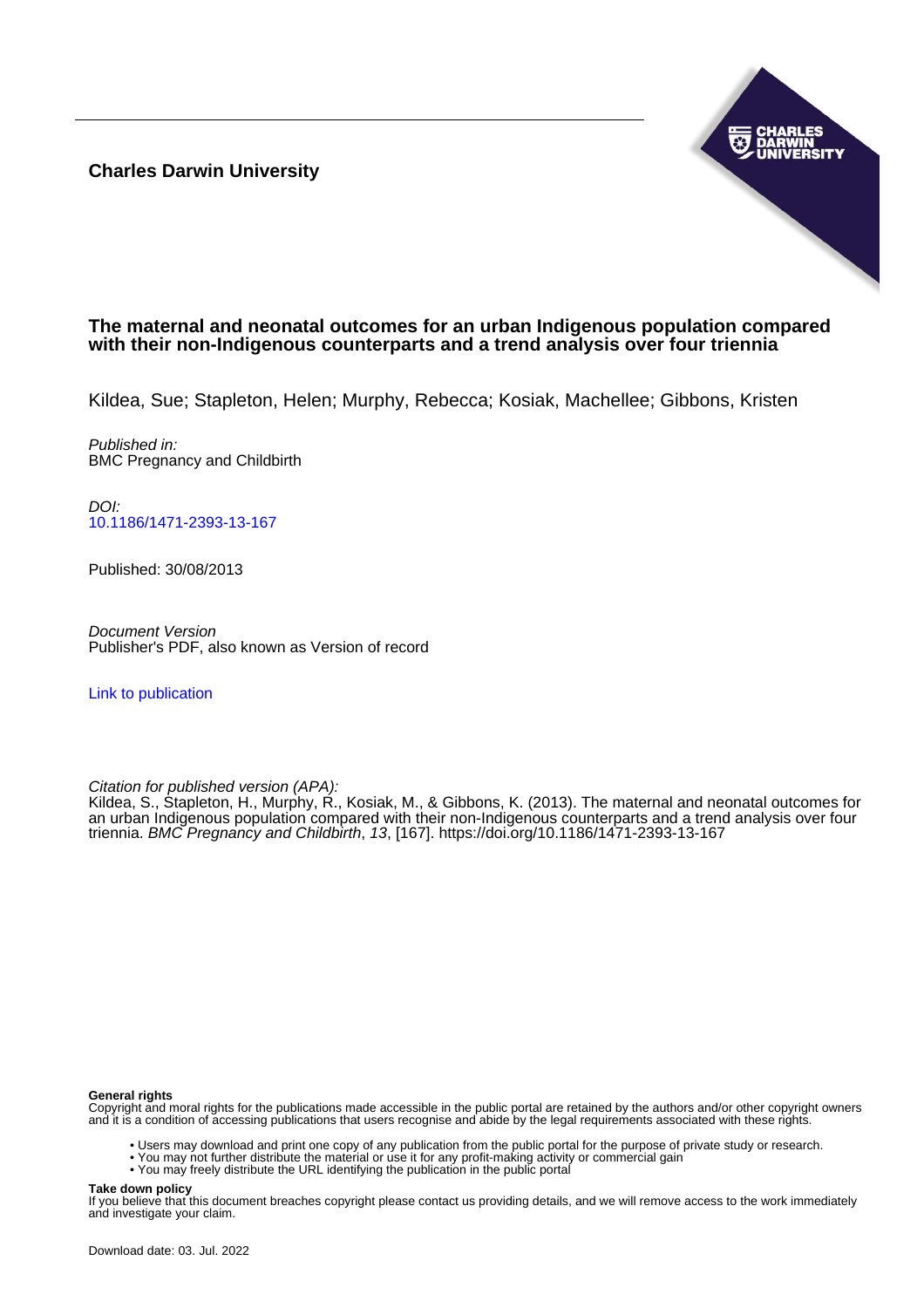# **RESEARCH ARTICLE CONSUMING A RESEARCH ARTICLE**



# The maternal and neonatal outcomes for an urban Indigenous population compared with their non-Indigenous counterparts and a trend analysis over four triennia

Sue Kildea<sup>1,2\*</sup>, Helen Stapleton<sup>1,2</sup>, Rebecca Murphy<sup>1,2,3</sup>, Machellee Kosiak<sup>1,2</sup> and Kristen Gibbons<sup>2</sup>

## Abstract

Background: Indigenous Australians experience significantly disproportionate poorer health outcomes compared to their non-Indigenous counterparts. Despite the recognised importance of maternal infant health (MIH), there is surprisingly little empirical research to guide service redesign that successfully addresses the disparities. This paper reports on a service evaluation that also compared key MIH indicators for Indigenous and non-Indigenous mothers and babies over a 12-year period 1998–2009.

Methods: Trend analysis with logistic regression, using the independent variables of ethnicity and triennia, explored changes over time (1998–2009) between two cohorts: 1,523 births to Indigenous mothers and 43,693 births to non-Indigenous mothers. We included bivariate and multivariate analysis on key indicators (e.g. teenage births, preterm birth, low birth weight, smoking) and report odds ratios (ORs), 95% CIs and logistic regression adjusting for important confounders. We excluded transfers in from other areas which are identified within the database.

Results: Bivariate analysis revealed Indigenous women were statistically more likely to have spontaneous onset of labour and a non-instrumental vaginal birth. They were less likely to take epidurals for pain relief in labour, have assisted births, caesarean sections or perineal trauma. Despite better labour outcomes, Indigenous babies were more likely to be born preterm (< 37 weeks) and be low birth weight (< 2500 g); these differences remained significant in multivariate analysis. The trend analysis revealed relatively stable rates for teenage pregnancy, small for gestational age, low birth weight babies, and perinatal mortality for both cohorts, with the gap between cohorts consistent over time. A statistical widening of the gap in preterm birth and smoking rates was found with preterm birth demonstrating a relative increase of 51% over this period.

**Conclusions:** The comprehensive database from a large urban hospital allowed a thorough examination of outcomes and contributing factors. The gap between both cohorts remains static in several areas but in some cases worsened. Alternative models for delivering care to Indigenous women and their babies have shown improved outcomes, including preterm birth, though not all have been sustained over time and none are available Australia-wide. New models of care, which recognise the heterogeneity of Indigenous communities, incorporate a multiagency approach, and are set within a research framework, are urgently needed.

Keywords: Aboriginal and Torres Strait Islander, Indigenous Australian, Antenatal, Maternity, Midwifery, Culturally responsive, Model of care, Evaluation

Full list of author information is available at the end of the article



© 2013 Kildea et al.; licensee BioMed Central Ltd. This is an Open Access article distributed under the terms of the Creative Commons Attribution License [\(http://creativecommons.org/licenses/by/2.0\)](http://creativecommons.org/licenses/by/2.0), which permits unrestricted use, distribution, and reproduction in any medium, provided the original work is properly cited.

<sup>\*</sup> Correspondence: [sue.kildea@acu.edu.au](mailto:sue.kildea@acu.edu.au) <sup>1</sup>

<sup>&</sup>lt;sup>1</sup> Australian Catholic University, 1100 Nudgee Road, Banyo, QLD 4014, Australia <sup>2</sup>Mater Research, Level 1, Aubigny Place, Raymond Terrace, South Brisbane, QLD 4102, Australia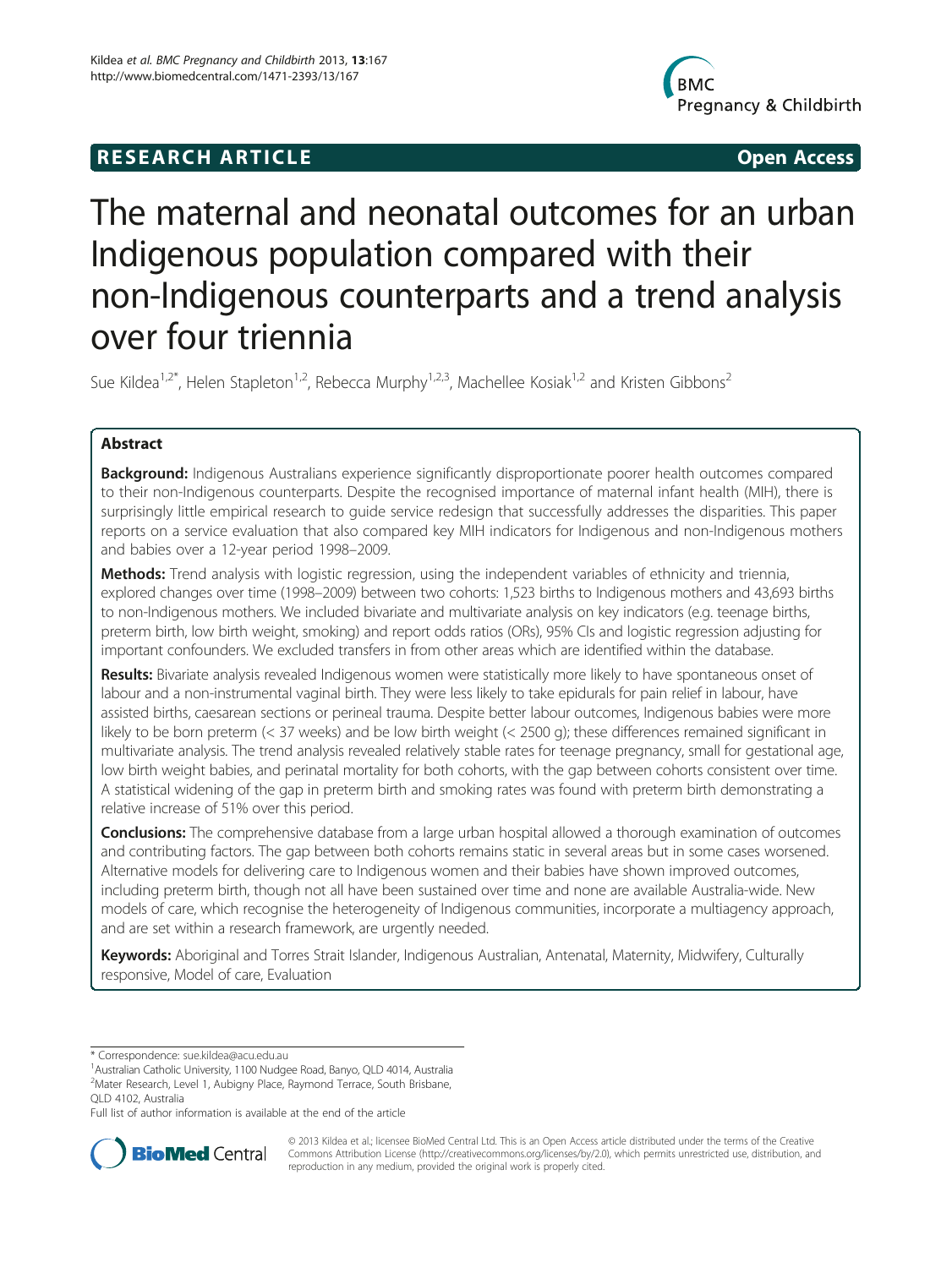#### Background

Indigenous Australians are one of the most "linguistically and culturally diverse populations in the world" [\[1](#page-10-0)] p.3, representing approximately 2.5% of the total Australian population. They also continue to endure widespread and disproportionate disadvantage compared to non-Indigenous Australians on indices of educational attainment, employment, and ill health [[2\]](#page-10-0). Differences in reproductive health outcomes are widely acknowledged with consistent reporting of higher maternal and perinatal morbidity and mortality rates for Indigenous Australians: maternal mortality (5.3 times greater) [\[3](#page-10-0)]; low birth weight infants (12.3% vs. 5.9%); preterm births (13.3% vs. 8.0%); perinatal deaths (17.3 vs. 9.7 per 1,000) [[4\]](#page-10-0) and infant mortality rate (IMR) (9.6 vs. 4.3 per 1,000) [\[5\]](#page-10-0). Life expectancy and access to health care is also considerably worse compared to Indigenous populations in similar countries including Aotearoa/New Zealand (Maori), United States of America (USA) (Indian), and Canada (Inuit) [[6-8](#page-10-0)].

In an effort to address these disparities and reduce the gap in health outcomes between Indigenous and non-Indigenous Australians, the Council of Australian Governments has identified a number of strategic areas for action including: improved antenatal care provision, reducing pregnancy-related alcohol and cigarette consumption, rates of low birth weight (LBW) infants and teenage pregnancy and births, and addressing the causes of maternal mortality and early childhood hospitalisations [[7\]](#page-10-0). The most recent Health Performance Framework Report, on progress against these and other indicators, confirms that despite improvements in some areas (e.g. 34% decline in perinatal mortality between 1999–2008), the initiatives associated with the 'Close the Gap' campaign have not made as much progress as anticipated [\[5\]](#page-10-0). Whilst selected indicators for Indigenous health generally have shown sustained improvement over recent decades [\[9](#page-10-0)], change has not kept pace with improvements noted for non-Indigenous Australians and, hence, the relative gap between the two has actually increased [\[10](#page-10-0)]. Differences in outcomes between, and amongst, jurisdictions are evident and do not necessarily follow national trends. For example, trend data on IMR from Western Australia (WA) demonstrated an increase in relative risk (RR) from 3.0 (CI 2.5-3.6) in 1980–84 to 4.4 (CI 3.5-5.5) in 1998–2001 due mostly to a drop in non-Indigenous IMR [[11\]](#page-10-0). The WA data found higher IMR in women under 15 years (29.1), in male infants (22.3), to mothers living in remote areas (23.5), in preterm babies (440.6-29.9), in multiple births (54.7) and to women having  $\geq 5$  previous births (28.1) [[11\]](#page-10-0). Additionally, the same study reported a higher relative risk in women age 35–39 years (4.4), in term infants (4.0), in normal birth weight infants (2500-4990 gms) (4.2), and in the postneonatal period (28 days to 12 months) (5.0) [\[11](#page-10-0)].

The quality of maternity care provided to Aboriginal women has been highlighted as concerning, and indeed, has been identified as a contributory factor in poor outcomes [\[12-15\]](#page-10-0). Findings from a sample of non-Indigenous women at risk of preterm birth identified important issues such as miscommunication and uncaring staff behaviours that negatively influenced care uptake [[16\]](#page-10-0), with studies that have focused specifically on the experiences of Indigenous Australians echoing these results [[12,13,15](#page-10-0)]. An added concern in this respect is the tendency to treat Indigenous Australians as an homogenous group rather than as discrete populations with distinctive needs, which may inadvertently contribute to worsening disparities in perinatal outcomes [[17](#page-10-0)]. Targeted models of antenatal care have been developed to address these barriers, with evaluations showing improvements in clinic attendance, screening and treatment (e.g. sexually transmitted and urinary infections) uptake, immunisation rates, mean birth weight, and reduced rates of preterm birth [[18](#page-10-0)-[21\]](#page-10-0). However, none of these programs are available to all childbearing Indigenous women living in Australia.

This paper comments on changes over a 12-year period in selected MIH indicators between Indigenous and non-Indigenous mothers who attended the public facility of a large tertiary maternity hospital in an urban area of South East Queensland, with around 5000 public births per year. The hospital is a referral hospital with a fetal medicine unit and the highest level neonatal nursery taking referrals from across the state. However, it is also the local hospital for a large number of Indigenous women living in the catchment area. The models of maternity care available include hospital and community based antenatal clinics with midwives and medical staff, GP shared care, specialist maternity clinics (e.g. Aboriginal and Torres Strait Islander, Women from refugee backgrounds, Young Women's Clinic), and community based midwifery group practices offering caseload midwifery care. Allied health referral is commonly used for social work, psychology, mental health, dietetics, and physiotherapy. Data analysis was performed as a component of an evaluation of a specialist collaborative antenatal service targeting Indigenous women or women whose partner's identified as Indigenous [[22\]](#page-10-0).

#### Methods

Routinely collected data from 45,216 births (including multiple births) between the years 1998–2009 were analysed; 1,523 births were to Indigenous mothers and 43,693 to non-Indigenous mothers. We excluded data from women (and their infants) transferred in from other areas.

Data were extracted from two hospital obstetric databases: the Obstetric Clinical Reporting System (Clinical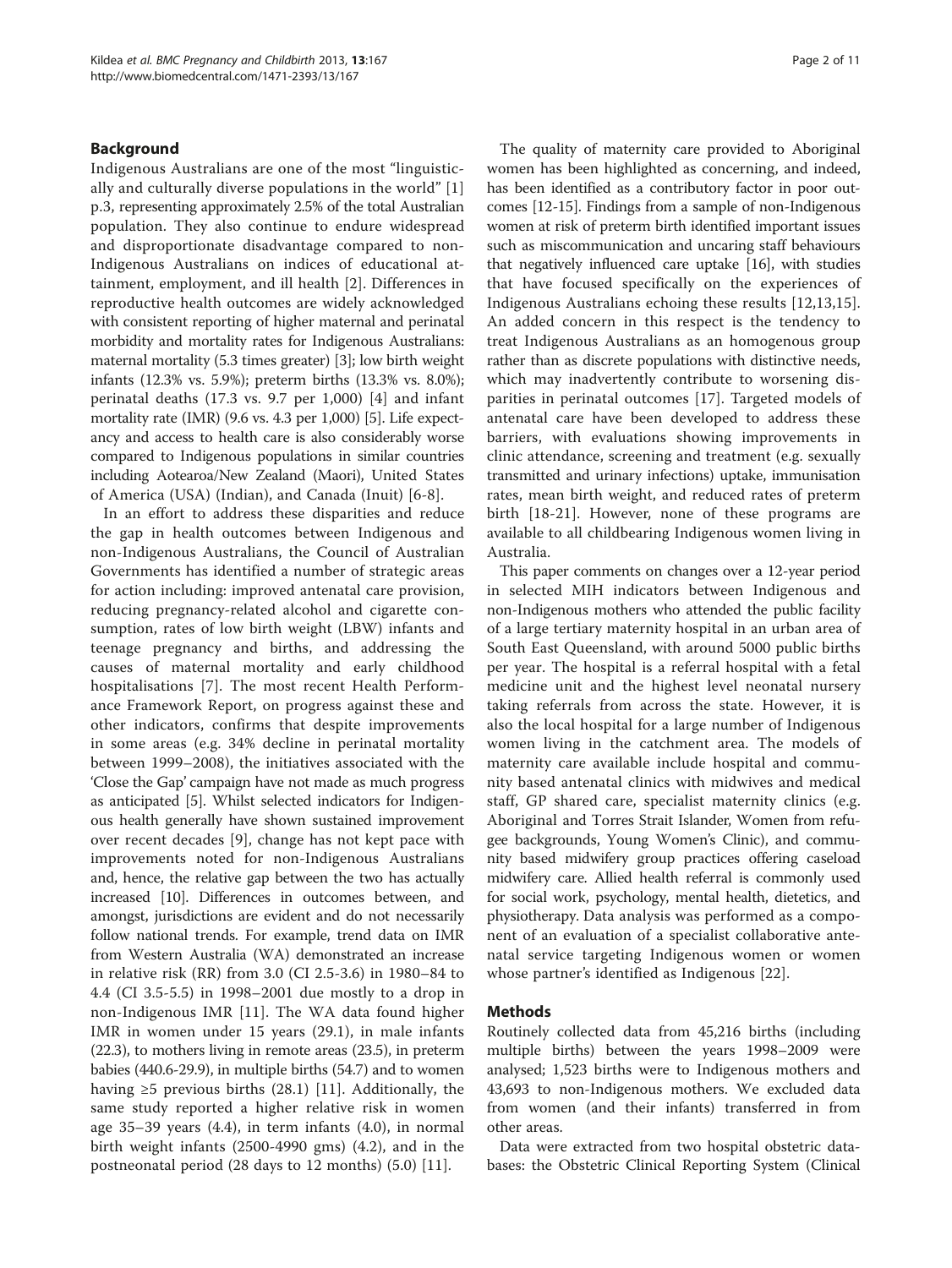<span id="page-3-0"></span>Reporting Systems Pty Ltd, Castle Hill, New South Wales, Australia), and MatriX (Meridian Health Informatics, Surry Hills, New South Wales, Australia). For the purpose of this analysis, the term 'Indigenous' is defined as women who self-identified as either 'Aboriginal', 'Aboriginal and Torres Strait Islander' or 'Torres Strait Islander'. A total of 3.4% women identified as Indigenous, slightly lower than the 3.8% reported nationally [[4](#page-10-0)]. The non-Indigenous cohort comprised primarily Caucasian/European (76.5%) and Asian (12.4%) women. The following 'Closing the Gap' indicators [\[23](#page-10-0)] were investigated; teenage births (defined as all births to mothers aged less than 20), preterm birth  $\left($  < 37 weeks), low birth weight  $\left($  < 2500 g), and smoking (of any frequency, as recorded at first antenatal hospital visit). Additional outcomes included perinatal mortality defined as stillbirth occurring after 20 weeks gestation or greater than 400 grams, or neonatal death occurring within 28 days of birth, very preterm birth (< 32 weeks) and small for gestational age (SGA) infants, defined as  $< 10^{th}$  centile on a population-based standard [[24](#page-10-0)].

Additional variables, which included maternal age, selfreported pre-pregnancy weight (subsequently used to calculate body mass index [BMI]), education level, marital status, pre-existing medical conditions, selected social and lifestyle indicators (routinely collected at the booking visit to determine the basis for referral), and labour and birth indicators, were compared between the Indigenous and non-Indigenous cohorts.

All variables are reported as the number and proportion within the two cohorts, with the difference in proportions calculated as well as the corresponding 95% confidence interval (CI) of the difference. Where missing data are apparent, the denominator used is the total non-missing entries. Trend analysis was undertaken with the 12 years of data amalgamated into triennia due to the small number of outcomes in the Indigenous cohort. Logistic regression was carried out to assess trends, using the independent variables of ethnicity

|  |  |  |  | Table 1 Key social indicators by Indigenous status |  |
|--|--|--|--|----------------------------------------------------|--|
|--|--|--|--|----------------------------------------------------|--|

(Indigenous versus non-Indigenous) and triennia, with an interaction term also included to investigate whether the rate of each outcome had changed over time between the two cohorts. Additional multivariate analysis was carried out for key indicators using logistic regression to adjust for important confounders. Bivariate and multivariate odds ratios (ORs) are reported, along with 95% CIs. Statistical significance was set at 0.05. Data were collated and analysed using StataSE Version 10 (StataCorp, College Station, Texas, USA), with graphical interpretation of the results generated using Microsoft Office Excel 2002 (Microsoft Corporation, Redmond, Washington, USA). This study was approved by the Hospital HREC Health Services Human Research Ethics Committee.

#### Results

Indigenous women birth at significantly younger ages compared to their non-Indigenous counterparts. Almost half of the Indigenous women who birthed at the MMH were under the age of 25 years (46.0%) compared to 25.6% of non-Indigenous women; 18.3% of Indigenous women were teenagers (< 20 years of age). This represents a 12.7% difference in teenage births (< 20 years of age) when compared to non-Indigenous mothers (18.3% vs. 5.6%; 95% CI 10.7, 14.6%). Differences in BMI were mainly observed with respect to the normal BMI weight category  $(18.5 - 25)$   $(45.3\% \text{ vs. } 55.6\%)$  favouring the non-Indigenous cohort; more Indigenous women were also categorised as obese: 20.8% vs. 15.0%. However, as over 22% of missing data were noted for the Indigenous cohort, this result should be viewed with caution. Indigenous women were over-represented in the lower education categories and under-represented in tertiary education: ≤ Grade 10 (21.9% difference, 95% CI 19.2, 24.6%); Grade 11 and 12 (1.8% difference, 95% CI −0.8, 4.4%) and tertiary education (20.0% difference, 95% CI −21.8, -18.2%). A considerably higher percentage of Indigenous women were either single or never married (40.5% vs. 13.5%,

| <b>Social indicators</b>                                    | Indigenous% |     |      | Non-Indigenous % |       |      | <b>Difference</b> |        |         |
|-------------------------------------------------------------|-------------|-----|------|------------------|-------|------|-------------------|--------|---------|
|                                                             | N           | n   | %    | N                | n     | $\%$ | %                 | 95%    | CI      |
| Domestic Violence (afraid for physical safety) <sup>a</sup> | 301         | 13  | 4.3  | 7.089            | 149   | 2.1  | 2.2               | $-0.1$ | 4.5     |
| Domestic Violence (emotional abuse) <sup>a</sup>            | 298         | 16  | 5.4  | 7.089            | 230   | 3.2  | 2.1               | $-0.5$ | 4.7     |
| Smoking at 1st visitb                                       | 1,495       | 733 | 49.0 | 42,793           | 8.174 | 19.1 | 29.9              | 27.4   | $32.5*$ |
| Current Cannabis use at 1st visit <sup>b</sup>              | 1,137       | 72  | 6.3  | 33,279           | 564   | 1.7  | 4.6               | 3.2    | $6.1*$  |
| Alcohol consumption during pregnancy <sup>a</sup>           | 335         | 31  | 9.3  | 9,165            | 672   | 7.3  | 1.9               | $-1.2$ | 5.1     |
| DOCS <sup>a</sup>                                           | 342         | 42  | 12.3 | 9.117            | 239   | 2.6  | 9.7               | 6.2    | $13.2*$ |
| FDS > 14 <sup>a</sup>                                       | 155         | 14  | 9.0  | 7.989            | 421   | 5.3  | 3.8               | $-0.8$ | 8.3     |

\* Statistically significant; CI = Confidence Interval; DOCS = Department of Child Safety; EDS = Edinburgh Depression Scale.

<sup>a</sup> Data May 2007–December 2009 only. Total Indigenous pregnancies n = 32, total non-Indigenous pregnancies n = 9,516.<br><sup>b</sup> Data 1998–2009. Total Indigenous pregnancies n = 1,499, total non-Indigenous pregnancies n = 42,81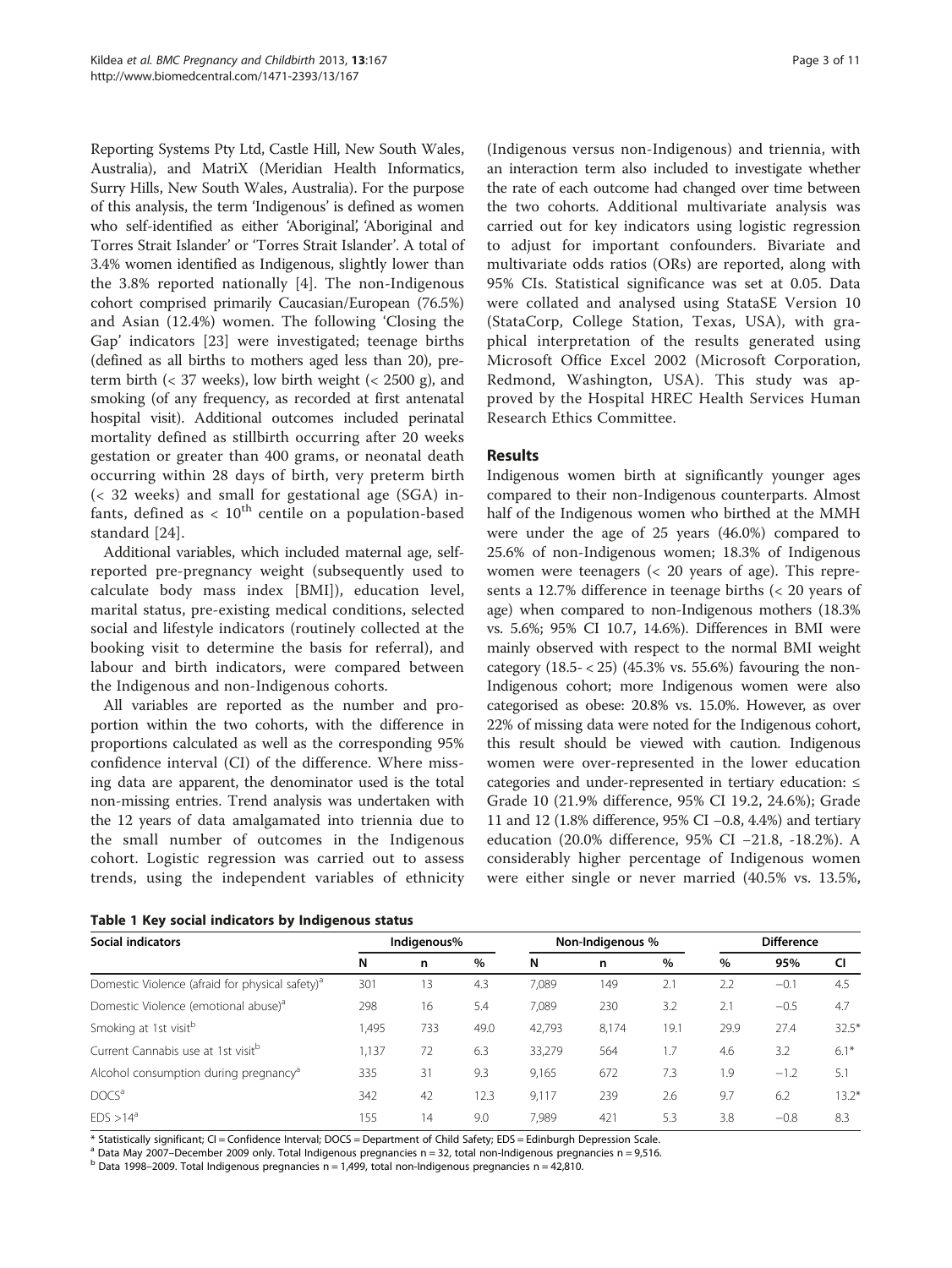difference 26.9%, 95% CI 24.4, 29.5%). No statistically significant differences in rates of pre-existing medical conditions were observed between the two cohorts. Significant differences were observed, however, between several psychosocial indicators routinely collected during pregnancy, which suggested that women might benefit from additional support during the maternity period (Table [1\)](#page-3-0). Caution with interpretation of some figures

is necessary as data were only available from 2007–09 for some variables.

Indigenous women were statistically more likely to have spontaneous onset of labour, opioids for pain relief in labour, a non-instrumental vaginal birth, and less likely to have an epidural for pain relief in labour, experience an assisted birth, perineal trauma or caesarean section (Table 2).

| Table 2 Key maternal and neonatal indicators by Indigenous status |  |  |
|-------------------------------------------------------------------|--|--|
|-------------------------------------------------------------------|--|--|

| Indicator                       | <b>Definition</b>                                                | Indigenous |             |      | Non-Indigenous |        |      | <b>Difference</b> |                   |           |
|---------------------------------|------------------------------------------------------------------|------------|-------------|------|----------------|--------|------|-------------------|-------------------|-----------|
|                                 |                                                                  | N          | n           | %    | N              | n      | %    | %                 | 95%               | CI        |
| Gestation at birth <sup>a</sup> | < 32 weeks                                                       | 1,499      | 51          | 3.4  | 42,810         | 892    | 2.1  | 1.3               | 0.4               | $2.2*$    |
|                                 | < 37 weeks                                                       | 1,499      | 191         | 12.7 | 42,810         | 3,787  | 8.9  | 3.9               | 2.2               | $5.6*$    |
| Onset of labour <sup>a</sup>    | Spontaneous                                                      | 1,499      | 1,027       | 68.5 | 42,805         | 27,154 | 63.5 | 5.1               | 2.7               | $7.5*$    |
|                                 | Induced                                                          |            | 298         | 19.9 |                | 9,931  |      | $23.2 -3.3 -5.4$  |                   | $-1.3*$   |
|                                 | No labour - CS                                                   |            | 174         | 11.6 |                | 5,720  |      | $13.4 -1.8$       | $-3.4$            | $-0.1*$   |
| Analgesia <sup>a</sup>          | Inhalational                                                     | 1.380      | 649         | 47.0 | 39,365         | 18,263 | 46.4 | 0.6               | $-2.0$            | 3.3       |
|                                 | Opioid                                                           | 1,380      | 368         | 26.7 | 39,365         | 9,031  | 22.9 | 3.7               | 1.4               | $6.1*$    |
|                                 | Epidural                                                         | 1,380      | 287         | 20.8 | 39,365         | 10,754 | 27.3 | $-6.5$            | $-8.7$            | $-4.3*$   |
| Five min Apgar scoreb           | < 7                                                              | 1,520      | 36          | 2.4  | 43,612         | 917    | 2.1  | 0.3               | $-0.5$            | 1.0       |
| Method of birth <sup>b</sup>    | Non-instrumental vaginal                                         | 1,516      | 1,039       | 68.5 | 43,460         | 27,079 | 62.3 | 6.2               | 3.8               | $8.6*$    |
|                                 | Forceps                                                          |            | 16          | 1.1  |                | 989    | 2.3  |                   | $-1.2 -1.8$       | $-0.7*$   |
|                                 | Vacuum                                                           |            | 69          | 4.6  |                | 3,102  | 7.1  |                   | $-2.6 -3.7$       | $-1.5*$   |
|                                 | Caesarean section                                                |            | 392         | 25.9 |                | 12,290 |      | $28.3 -2.4 -4.7$  |                   | $-0.2*$   |
| VBAC <sup>a</sup>               | Vaginal birth, parity 1, previous CS; singleton cephalic term 52 |            | 8           | 15.4 | 2,150          | 457    |      |                   | $21.3 -5.9 -15.8$ | 4.1       |
| Perineal trauma <sup>c</sup>    | Intact or 1 <sup>st</sup> degree tear                            | 1,320      | 1,146       | 86.8 | 37,005         | 28,072 | 75.9 | 11.0              | 9.1               | $12.8*$   |
|                                 | 2 <sup>nd</sup> degree tear                                      |            | 153         | 11.6 |                | 6,072  |      | $16.4 -7.2 -8.8$  |                   | $-5.6*$   |
|                                 | 3rd or 4 <sup>th</sup> degree tear                               |            | 52          | 3.9  |                | 2,861  | 7.7  |                   | $-3.8$ $-4.9$     | $-2.7*$   |
|                                 | Episiotomy                                                       | 1,319      | - 73        | 5.5  | 36,995         | 3,705  | 10.0 | $-4.5 -5.8$       |                   | $-3.2*$   |
| SGAb                            | $< 10^{\text{th}}$ centile                                       | 1,476      | 207         | 14.0 | 41,934         | 4,115  | 9.8  | 4.2               | 2.4               | $6.0*$    |
| Low birth weightb               | $< 2500$ q                                                       | 1,523      | 201         | 13.2 | 43,691         | 3,586  | 8.2  | 5.0               | 3.3               | $6.7*$    |
| Perinatal outcome <sup>b</sup>  | Stillbirth                                                       | 1,523      | 12          | 0.8  | 43,693         | 298    | 0.7  | 0.1               | $-0.3$            | 0.6       |
|                                 | Neonatal death                                                   |            | 13          | 0.9  |                | 224    | 0.5  | 0.3               | $-0.1$            | 0.8       |
|                                 | (Perinatal deaths)                                               |            | 25          | 1.6  |                | 522    | 1.2  | 0.4               | $-0.2$            | 0.1       |
|                                 | Survived                                                         |            | 1,498       | 98.4 |                | 43,171 | 98.8 |                   |                   |           |
| Admission to NCCU <sup>b</sup>  |                                                                  | 1,523      | 280         | 18.4 | 43,693         | 6,004  | 13.7 | 4.6               | 2.7               | $6.6*$    |
| Length of stay                  | Maternal $<$ 3 days <sup>a</sup>                                 | 1,492      | 985         | 66.0 | 42,655         | 24,892 | 58.4 | -7.7              | 5.2               | $10.1*$   |
|                                 | Neonate in NCCU > 7 days <sup>b</sup>                            | 1,523      | 41          | 2.7  | 43,693         | 683    | 1.6  | 1.1               | 0.3               | $2.0*$    |
| Feeding at dischargeb           | Breast milk                                                      | 1,385      | 959         | 69.2 | 40,881         | 31,192 | 76.3 | $-7.1$            | $-9.5$            | $-4.6*$   |
|                                 | Breast & formula                                                 |            | 92          | 6.6  |                | 3,688  | 9.0  | $-2.4$            | $-3.7$            | $-1.0*$   |
|                                 | Formula                                                          |            | 315         | 22.7 |                | 5,730  | 14.0 | 8.7               | 6.5               | $11.0*$   |
|                                 | Gavage                                                           |            | 19          | 1.4  |                | 218    | 0.5  | 0.8               | 0.2               | 1.5       |
|                                 | Other                                                            |            | $\mathbf 0$ | 0.0  |                | 53     | 0.1  |                   | $-0.1 -0.2$       | $-0.001*$ |

\*Statistically significant. CS caesarean section; VBAC vaginal birth after caesarean; NCCU Neonatal Critical Care Unit; SGA small for gestational age.<br><sup>a</sup> Data 1998–2009. Total Indigenous pregnancies n = 1,499, total non-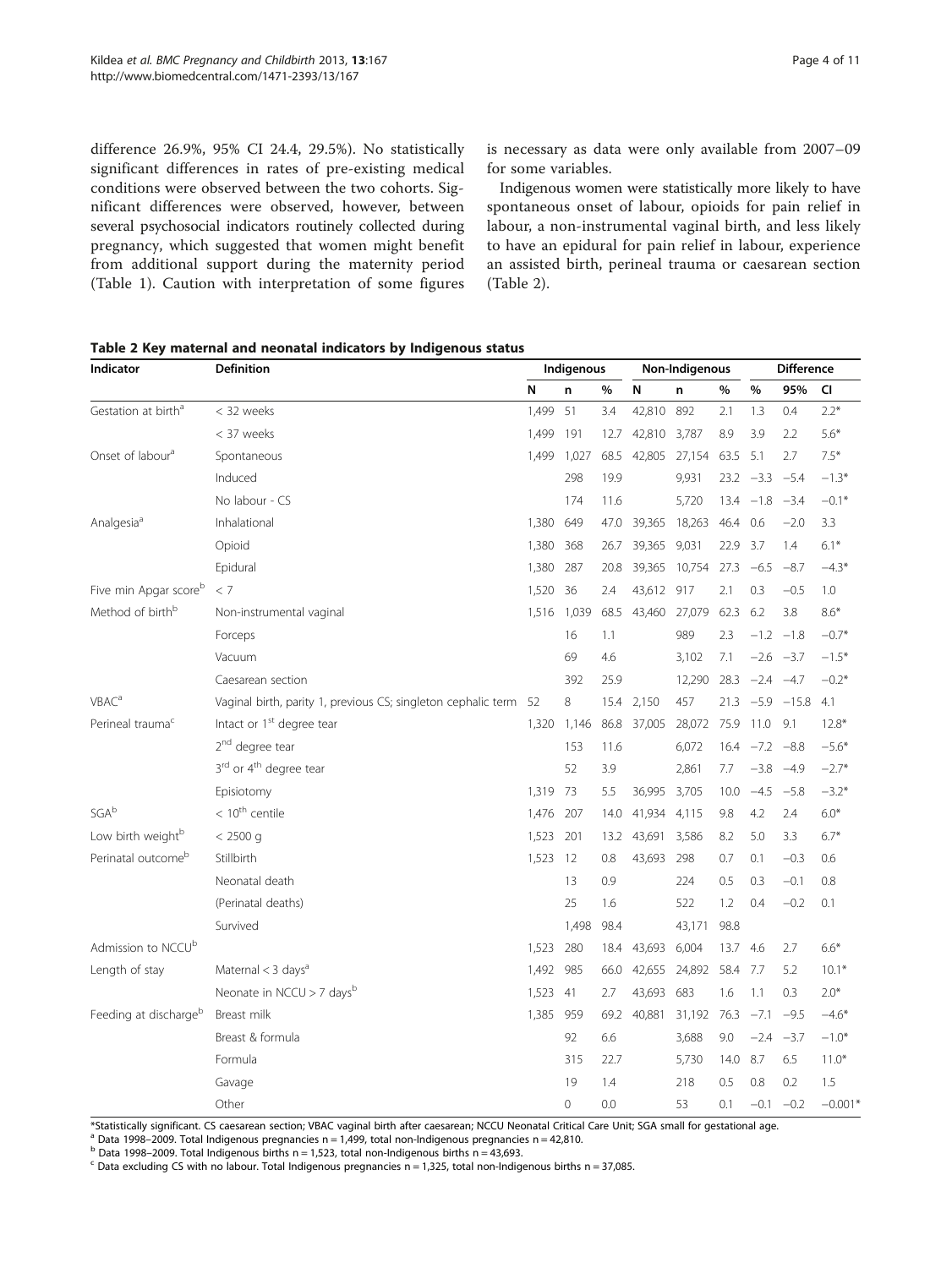

Compared with babies born to non-Indigenous mothers, Indigenous babies born to Indigenous women were statistically more likely to be: born preterm, of low birth weight, admitted to the NCCU, and if admitted more likely to be admitted for more than seven days, and formula feeding on discharge from hospital. Mothers of Indigenous infants, however, were more likely to stay less than three days in hospital following birth.

#### Teenage births

The difference in the rate of teenage births (< 20 years of age) between Indigenous and non-Indigenous women has remained relatively unchanged over the last eight years (Figure 1). Although 2001–2003 and 2004–2006 saw a slight drop from the previous triennium (1998– 2000), the rates have since remained steady. The percentage difference over the last three triennia remains at approximately 13% with no interaction evident between Indigenous status and time  $(p = 0.90)$ . Both cohorts have seen a slight but sustained drop in rates over time.

#### Smoking

Bivariate analysis revealed a statistically significant difference between Indigenous and non-Indigenous smoking status at the antenatal hospital booking visit (community based antenatal care is provided and women are referred for a hospital booking at approximately 17–24 weeks gestation) (48.9% vs. 19.2%; difference 30.0%, 95% CI 27.2, 32.3%). A significant interaction was observed between Indigenous status and year, indicating a downward trend amongst non-Indigenous women that was not observed after the first triennia in the Indigenous cohort  $(p = 0.01)$  (Figure 2).

#### Small for gestational age

There was no significant interaction  $(p = 0.20)$  between Indigenous status and year of birth for SGA infants (Figure [3\)](#page-6-0). Whilst the rate of SGA births to non-Indigenous women remained steady, there was some evidence of a decrease for Indigenous women.

#### Preterm birth

The difference in the rate of preterm birth  $\left($  < 37 weeks) between the two cohorts was very small in the 1998– 2000 (first) triennium, however, this difference has gradually increased resulting in a percentage difference of nearly 7% (15.7% versus 9.0%) in 2007–2009 (Figure [4](#page-6-0));

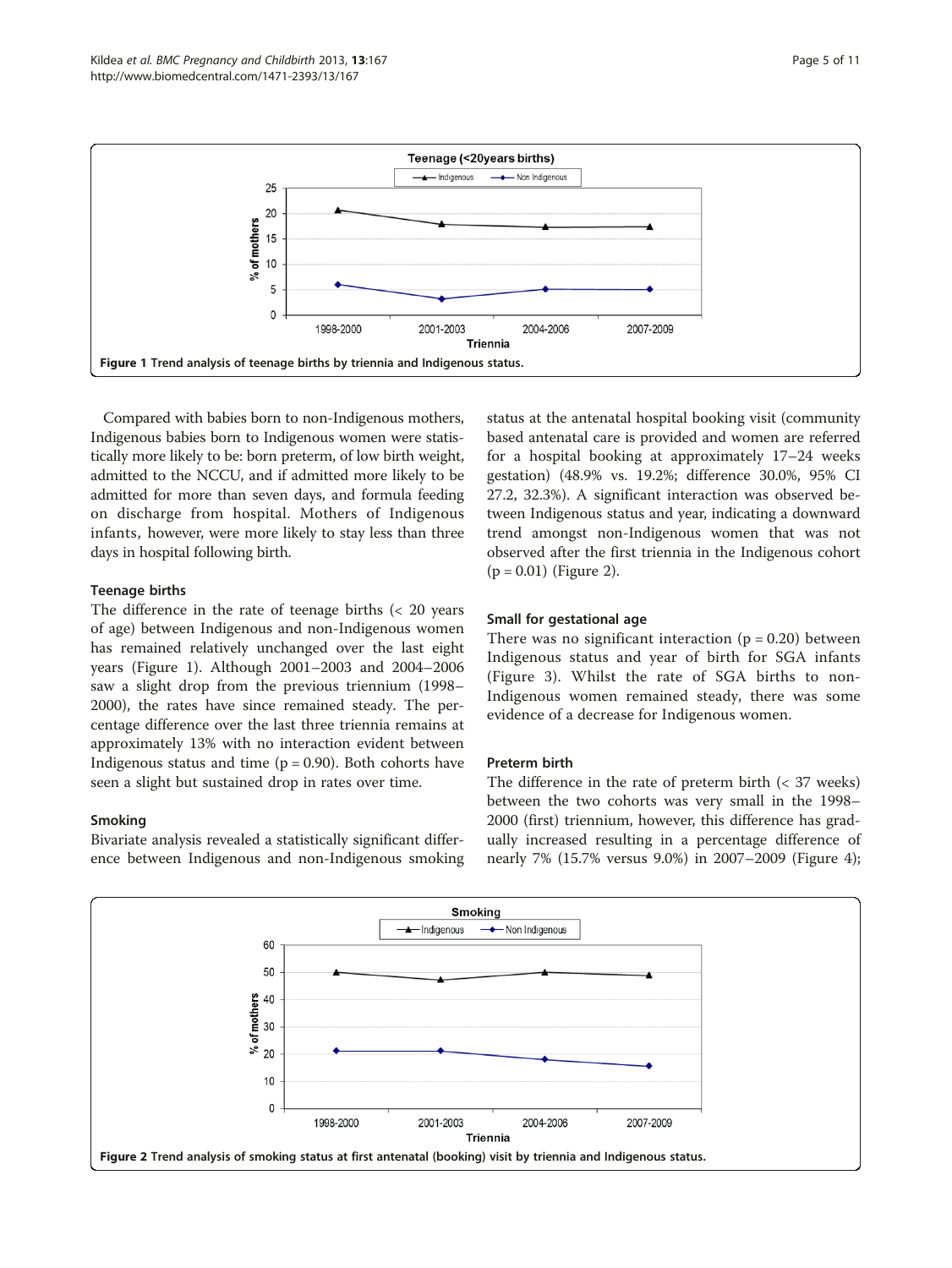<span id="page-6-0"></span>![](_page_6_Figure_2.jpeg)

this observation was confirmed via a statistically significant interaction term  $(p = 0.04)$ .

#### Very preterm birth

Similarly, the difference in the rate of very preterm birth (< 32 weeks) between the two cohorts was initially relatively small but has since increased to a difference of nearly 3% (4.9% versus 2.3%) in the latest triennium (Figure [5](#page-7-0)). Again, significant interaction between Indigenous status and triennia of birth was noted, indicating that the rate of very preterm birth has widened over time  $(p = 0.04)$ .

#### Low birth weight

Differences in LBW (< 2500 g) rates between the cohorts has remained relatively constant over the 12 years of the study period (Figure [6](#page-7-0)) with an average difference of 5%. As such, interaction between Indigenous status and year of birth is not significant ( $p = 0.30$ ).

#### Perinatal mortality

There was no significant interaction  $(p = 0.49)$  between Indigenous status and triennia of birth in relation to perinatal mortality (Figure [7\)](#page-8-0). The increase in the last two triennia may be accounted for by stillbirths occurring during this period; the proportion of stillbirths of all

perinatal deaths has increased from 50.3% in 1998–2000 to 59.9% in 2007–2009. Caution should be exercised when reading this analysis, however, as percentages are low.

#### Multivariate analysis

Table [3](#page-8-0) presents a comparative analysis between bivariate and multivariate analyses of key indicators previously described. Preterm birth, low birth weight, and teenage birth rate remained statistically significant when adjusted for age, parity, BMI, smoking, gestational diabetes, antepartum haemorrhage, pregnancy induced hypertension and socio-economic status (using Socio Economic Indexes For Areas [\[25\]](#page-10-0)) in the multivariate analysis. However, very preterm birth (< 32 weeks) although statistically significant in the bivariate analysis, was not statistically significant when adjusted in the multivariate.

#### **Discussion**

Women of childbearing age and mothers of young children constitute a significant proportion of Indigenous Australians. Given the substantial and longstanding evidence linking economic disadvantage with negative intrauterine and early infancy events, and indeed with poorer health over the life-course [[26](#page-10-0)-[29](#page-10-0)], and given the pivotal role of mothers as primary carers in family settings [[30](#page-10-0),[31](#page-10-0)], the importance of prioritising their health cannot

![](_page_6_Figure_15.jpeg)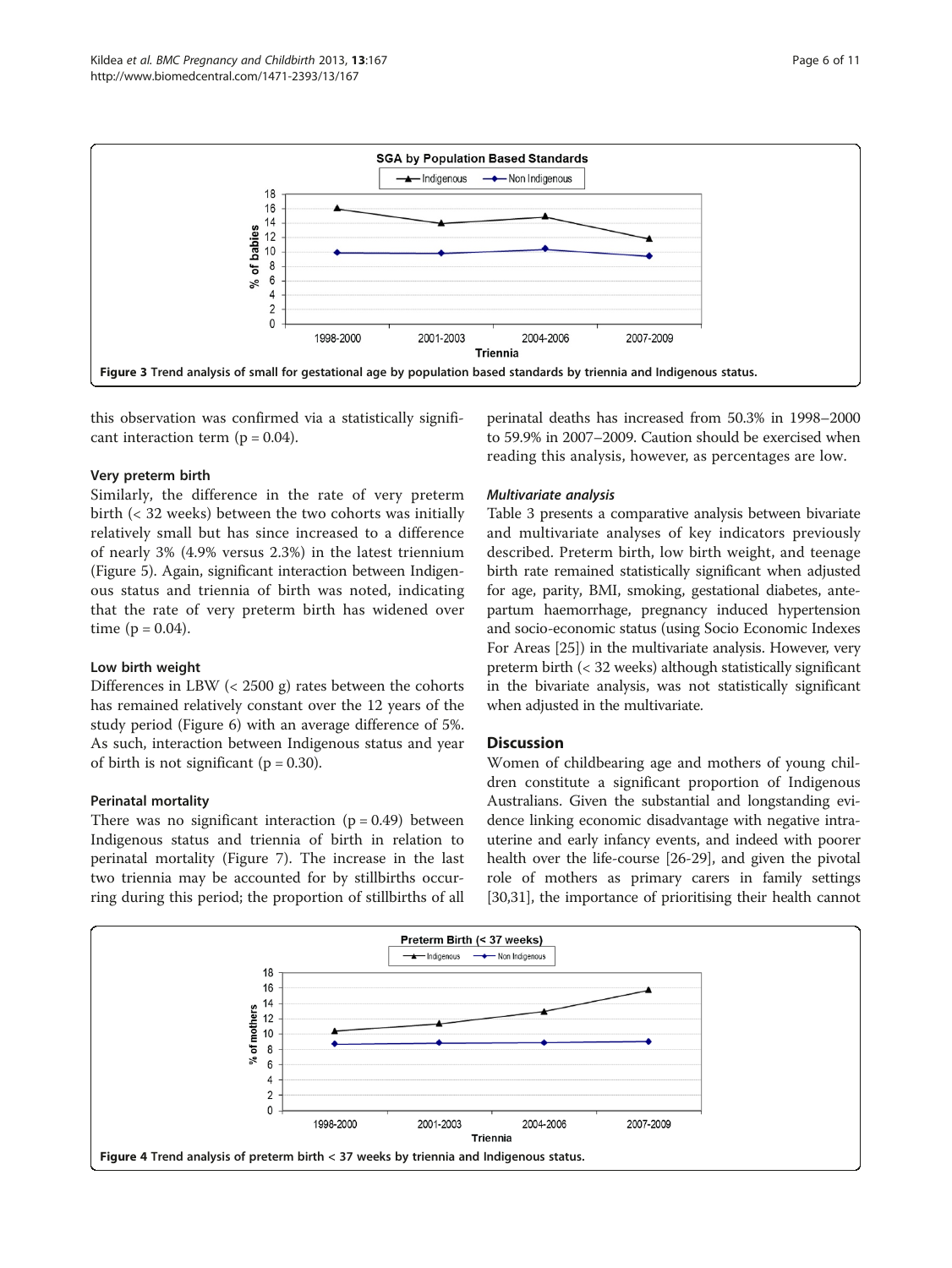<span id="page-7-0"></span>![](_page_7_Figure_2.jpeg)

be over-emphasised [[32\]](#page-10-0). A comprehensive database, from a large urban tertiary hospital in Queensland with transfers in excluded from analysis, has allowed a more thorough examination of data controlling for possible confounders, than can be performed at a national or jurisdictional level. We found significant differences between the cohorts for many outcomes although we also observed relatively stable rates for smoking at booking, low birth weight, small for gestational age babies, and perinatal morality over the past decade for Indigenous women. However, a statistical increase and a widening of the gap in preterm birth rates between the Indigenous and non-Indigenous cohort was found, together with a widening of the gap in smoking rates driven by a decrease in non-Indigenous rates.

Both cohorts experienced a non-significant decline in teenage pregnancy over four triennia although the percentage difference remained approximately 12%. The fall in teenage births to Indigenous women (1998: 21.4% to 2009: 18.2%) is not reflected in the Queensland state-wide data where the rate of teenage births remained almost unchanged (2000: 19.3% to 2009: 19.4%). This may reflect increased access to education and/or contraception in the urban area. Following multivariate analysis, Indigenous women were statistically more likely to experience teenage birth than their

non-Indigenous counterparts (aOR 4.24, 95% CI 3.55, 5.07). Hence the need to carefully consider how services might be designed and delivered to this group of women, to increase acceptability and improve clinical outcomes. A literature review on models of maternity care for young women (aged 21 years and under) suggests group antenatal care is associated with higher antenatal attendance, lower preterm birth and higher breastfeeding initiation, and a multi-disciplinary young women's clinic may also improve antenatal visit attendance and reduce preterm birth [\[33](#page-10-0)]. The review found no studies that examined the acceptability or impact of midwifery group practice models of care, known to benefit women generally [[34](#page-10-0)], and particularly Indigenous women [\[35](#page-10-0)] and teenage women.

Despite differences in the content and frequency of data collection for MIH outcomes across Australia, national data confirms that approximately 50% of Indigenous mothers smoked tobacco at some stage of their pregnancy [[36](#page-10-0)]; findings from our evaluation reflect this with trend data showing an increasing gap over time in women smoking at their first (booking) visit. Although smoking during pregnancy is associated with a higher prevalence of preterm birth (approximately 40%), and almost 100% higher proportion of low birth weight infants, national data [[36](#page-10-0)] suggests that rates of preterm births, LBW

![](_page_7_Figure_7.jpeg)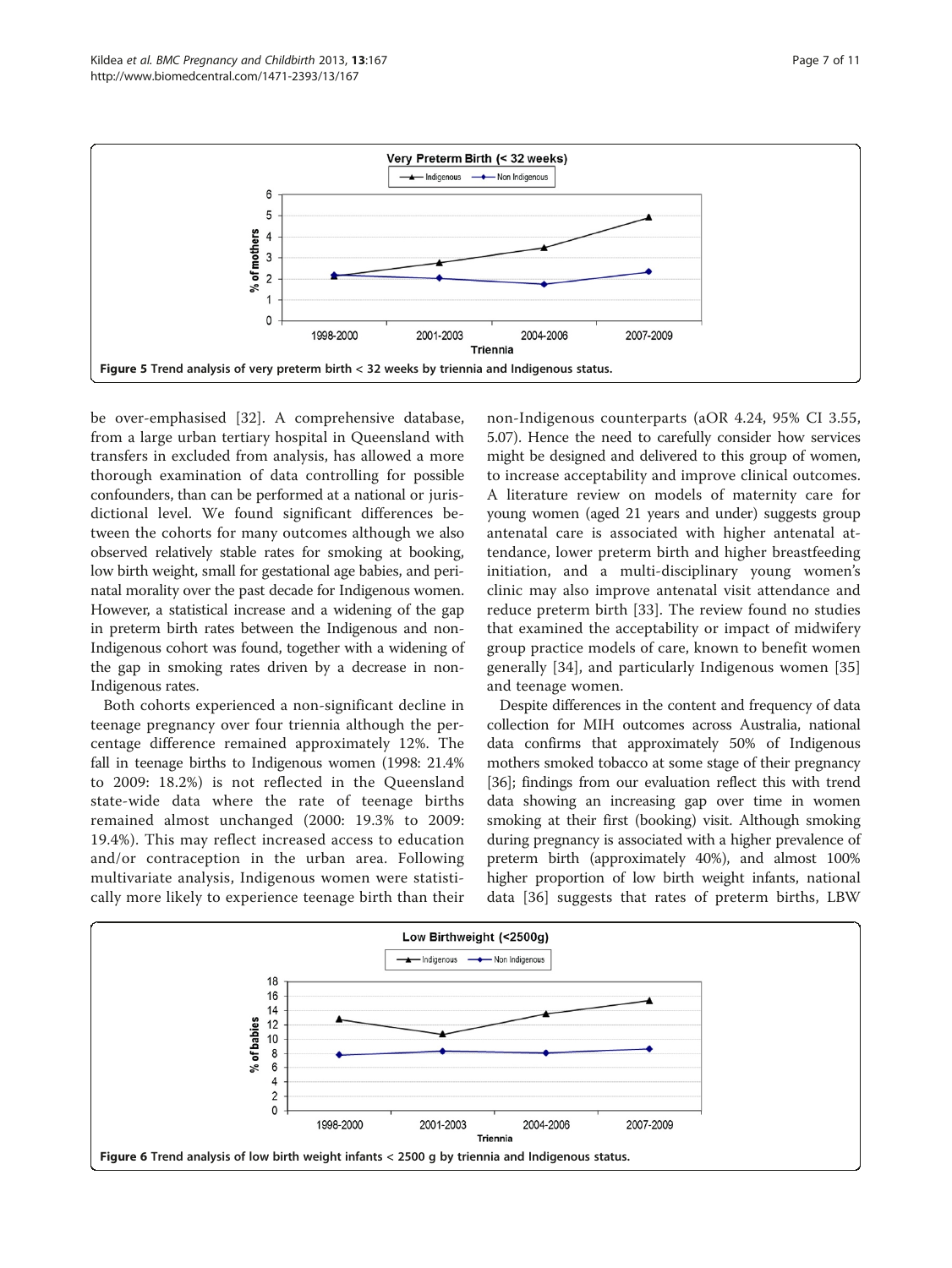<span id="page-8-0"></span>![](_page_8_Figure_2.jpeg)

infants, and perinatal deaths were higher for infants born to Indigenous mothers regardless of pregnancy-related smoking status. Strategies to date to address smoking amongst pregnancy in Indigenous women have been relatively unsuccessful, perhaps not least because research suggests that social context is an important factor with smoking providing a sense of belonging and identity, and group membership [[37](#page-10-0)]. Smoking cessation interventions in pregnancy, however, are known to make a difference to low birth weight and preterm birth in the general population of childbearing women [[38](#page-10-0)] with a recent survey of Aboriginal women reporting 21% quit in pregnancy with 46% reducing their intake. Whilst care providers understood the risks and regularly assessed smoking in pregnancy, not all had good knowledge about smoking cessation initiatives [[39\]](#page-10-0). Our study highlighted problems with data collection throughout pregnancy, making ongoing assessment of smoking status and the timely delivery of smoking cessation strategies difficult to report.

In our study, Indigenous women were statistically more at risk of psychosocial and emotional challenges during pregnancy, including: domestic violence, cannabis use and contact with the Department of Child Safety. Although the hospital-based Indigenous liaison team provides support to Indigenous women accessing the antenatal clinic, the lack of a dedicated social worker providing continuity, was identified as problematic [\[40](#page-10-0)].

Evaluation data identified that Indigenous women were less likely to identify isolation as a concern for them [[22](#page-10-0)], perhaps due to the extended family support that is known to be a feature of Indigenous life. Studies have reported a family-centred approach to health and education [\[41](#page-10-0),[42\]](#page-10-0) with the support of family seen to be of significant benefit to the pregnant woman in a variety of ways, for example, psychosocial support, child care, role modelling by elders, cultural education and support of cultural and community values [[43](#page-10-0)].

Indigenous women experienced fewer interventions in birth with higher rates of spontaneous onset of labour and non-instrumental vaginal birth, and lower rates of epidurals for pain relief in labour, assisted births (both forceps and vacuum extraction), perineal trauma and caesarean sections. Despite these impressive maternal outcomes the poorer outcomes for babies are concerning. National perinatal data for the years 1991–2008 reported that Indigenous mothers are twice as likely to give birth to LBW babies compared to non-Indigenous mothers, with the overall rate of LBW infants having increased by 13% over this period [\[36](#page-10-0)]. Our data in this area reflects national trends although our rates of LBW Indigenous infants increased less dramatically. Multivariate analysis, , however, showed a significant difference between the cohorts (OR 1.31, 95% CI 1.09, 1.58) after adjustment for age, year of delivery, parity, BMI, smoking, gestational diabetes, APH, PIH and SEIFA.

Table 3 Indigenous vs. non-Indigenous bivariate and multivariate analysis of key indicators

| $-$<br>Outcome       | -<br><b>Univariate</b> |      |      |          | $\mathbf{r}$<br><b>Multivariate</b> |      |           |            |  |  |
|----------------------|------------------------|------|------|----------|-------------------------------------|------|-----------|------------|--|--|
|                      | <b>OR</b>              | 95%  | CI   | P        | aOR                                 | 95%  | <b>CI</b> | D          |  |  |
| Preterm < 37 weeks   | .42                    | l.19 | 1.70 | $0.001*$ | 1.21                                | 1.01 | .46       | $0.04*$    |  |  |
| Preterm $<$ 32 weeks | .62                    | 1.16 | 2.26 | $0.004*$ | 1.26                                | 0.89 | 1.78      | 0.19       |  |  |
| Low birth weight     | 1.66                   | .39  | 1.99 | $0.001*$ | 1.31                                | 1.09 | . 58      | $0.01*$    |  |  |
| Perinatal mortality  | .51                    | 0.94 | 2.42 | 0.088    | 1.22                                | 0.75 | .99       | 0.42       |  |  |
| Teenage births#      | 4.12                   | 3.53 | 4.81 | $0.001*$ | 4.24                                | 3.55 | 5.07      | $< 0.001*$ |  |  |

OR odds ratio; aOR adjusted odds ratio; CI confidence interval; p p-value; # adjusted for parity, year of birth, BMI, smoking, gestational diabetes, APH, PIH and SEIFA. All other variables adjusted for age, year of delivery, parity, BMI, smoking, gestational diabetes, APH, PIH and SEIFA. \* Statistically significant.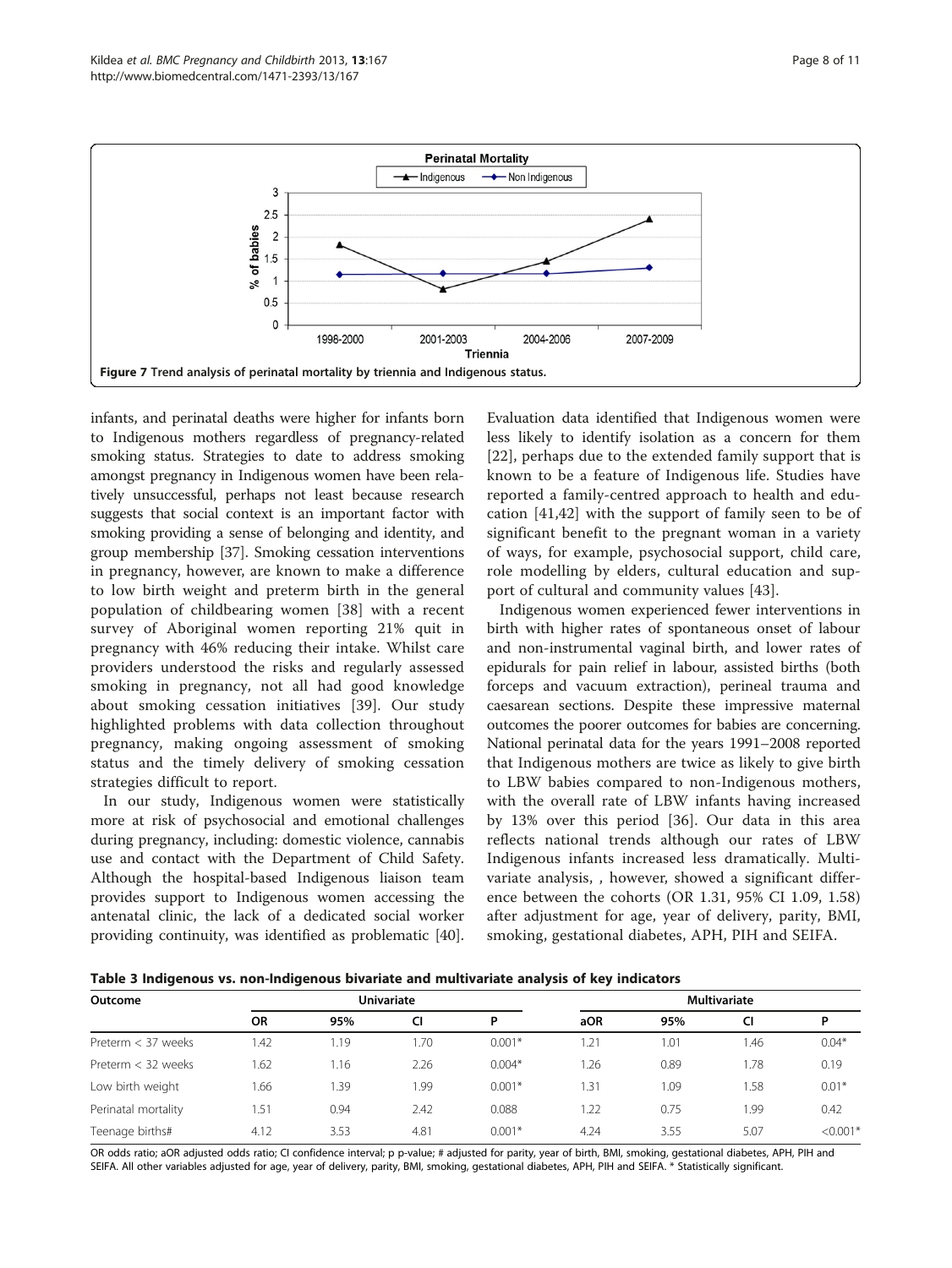Preterm (< 37 weeks) birth rates are increasing for all Australian women with a study of more than two million pregnancies reporting an almost 20% increase in the proportion of low-risk women having a preterm birth over the 10 years from 1994, with a 12% rise in preterm birth overall [\[44](#page-10-0)]. National data [\[45](#page-11-0)] reveals that Indigenous women were significantly more likely to give birth before 37 weeks with Queensland data also showing a significant difference (12.5% vs. 7.5%; OR 1.71: 95% CI 1.65, 1.77) [[46](#page-11-0)]. This finding is mirrored in our multivariate analysis (OR 1.21: 95% CI 1.01, 1.46) which adjusted for well known confounders. The rate of preterm birth for Indigenous women in our dataset increased by 5.0% (a relative increase over the time period of 51.0%) compared with the smaller increase of less than 1% (8.7% to 9.0%) observed for non-Indigenous women, and in opposition to the state-wide data which showed a decrease from 13.1% to 11.6% over similar years (2000–09). Three percent of the absolute increase in our data is accounted for in the <32 weeks gestational age bracket with 4.0% in the 32–37 week bracket (data not shown). The reasons our data differs from state data are unknown, and were unexpected, as we had excluded all transfers in (transfers can be from across the state or even interstate usually for women requiring the highest level of tertiary care). However, our service does not exclude any eligible woman who live in the hospital metropolitan area and who self present requesting care, and mapping the postcodes of service users' places of residence against the 2006 census (suburb and postcode) identified a number of women self-referring to the hospital from outside the local catchment area [\[22](#page-10-0)]. It is possible that the differences in our data are due to women with pre-existing risk factors self-selecting this tertiary hospital because of the specialist collaborative Indigenous maternity provision, or being referred by external providers. Alternatively, we may have better ascertainment of Indigenous status than state-wide data, or our findings may reflect a genuine increase in preterm rates for Indigenous women living in our area.

Preterm birth is a leading cause of perinatal mortality, serious neonatal morbidity and moderate to severe child-hood disability [\[44,](#page-10-0)[47](#page-11-0)-[49](#page-11-0)]. Research in Queensland [[50](#page-11-0)] and Western Australia [\[11](#page-10-0)] identified that the majority of Indigenous perinatal deaths are due to antenatal factors with significantly more potentially preventable deaths due to infection, preterm birth and sudden infant death syndrome. These are all amenable to targeted interventions with Queensland results [[50](#page-11-0)] recommending primary health care initiatives to reduce the prevalence of low birth weight and preterm birth; and a public health approach inclusive of a domestic violence focus. Preterm birth correlates strongly with poverty and socio-economic status [\[51](#page-11-0)], maternal psychosocial stress [[52\]](#page-11-0), smoking

in pregnancy [\[53\]](#page-11-0), limited maternal education and young maternal age [[47](#page-11-0)]. All of these risk factors were statistically more likely to be present in our Indigenous cohort and when they were controlled for in multivariate analysis a difference in preterm birth and low birth weight infants remained. Additionally, modifiable risk factors for stillbirth such as overweight, obesity and smoking were significantly higher in the Indigenous cohort and have been identified as priority areas for stillbirth prevention in high-income countries [\[54\]](#page-11-0).

#### Conclusion

It is clear that more should, and could, be done to prevent poor outcomes. Further redesign of services is urgently needed to 'close the gap' in poor MIH outcomes between Indigenous and non-Indigenous Australians. A focus on culturally responsive care that incorporates strategies for targeting modifiable risk factors in the early antenatal period, with interventions that span the continuum of care from preconception to infancy, is essential. This should be done by building on strategies that have been shown to make a difference [\[55,56\]](#page-11-0). Our data indicates that targeting early preterm birth will be important to address our worrying finding about the increase in very preterm births (< 32 weeks). The differences in socioeconomic outcomes and high rates of smoking in pregnancy highlighted the challenges in this area. It was encouraging to see that the rising preterm rates had not resulted in a statistically significant increase in PMR (trend), however it is possible this is due to the small numbers as the data have shown an increase in this rate over the time period. A multiagency response would assist in ensuring all possible resources can be cohesively directed towards remedying one of Australia's greatest, and most persistent, challenges: that of improving health outcomes for Indigenous mothers and their infants.

#### Competing interests

There are no competing interests, financial or otherwise, for any of the authors.

#### Authors' contributions

SK conceived of the study, and participated in the design and coordination. SK also drafted the manuscript. HS assisted in the coordination of the project, and contributed to the drafting of the manuscript. RM conducted the quantitative analysis and helped draft the manuscript. MK helped to design the study, collect the data and reviewed the manuscript. KG coordinated the quantitative analysis and helped draft the manuscript. All authors read and approved the final manuscript.

#### Acknowledgements

The authors extend thanks to everyone who contributed to the evaluation of the Specialist Indigenous Antenatal Clinic, including the women who have used the service, clinic staff, the Indigenous Liaison Officers, one of whom conceived of and established the clinic, working in it for many years, and hospital managers, external stakeholders and the project reference group. Special thanks to the two Indigenous Peer Research Assistants (Natalie Billy-Low and Nancy Bamaga) and to The Mater Foundation Golden Casket Major Research Grant who funded this evaluation.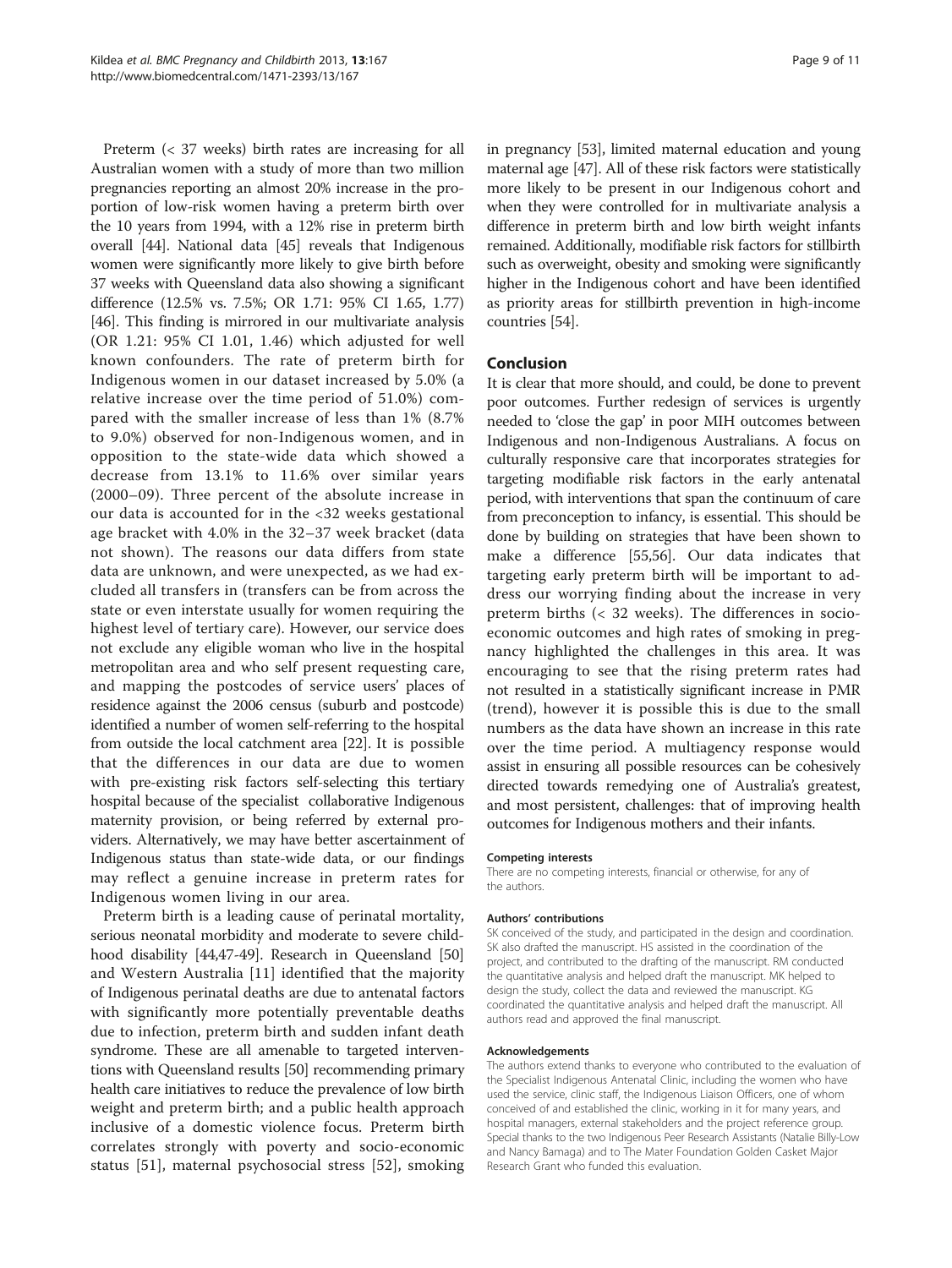#### <span id="page-10-0"></span>Author details

<sup>1</sup> Australian Catholic University, 1100 Nudgee Road, Banyo, QLD 4014, Australia. <sup>2</sup>Mater Research, Level 1, Aubigny Place, Raymond Terrace, South Brisbane, QLD 4102, Australia. <sup>3</sup>School of Nursing & Midwifery, Trinity College, 24 D'Olier Street, Dublin 2, Ireland.

Received: 24 June 2012 Accepted: 21 August 2013 Published: 30 August 2013

#### References

- Australian Institute of Health and Welfare: The health and welfare of Australia's Aboriginal and Torres Strait Islander people, an overview 2011. Cat. no. IHW 42. Canberra: AIHW; 2011.
- 2. Australian Institute of Health and Welfare: A picture of Australia's Children 2009, Cat. no. PHE 112. Canberra: AIHW; 2009.
- 3. Kildea S: Maternal deaths high for indigenous women. Women Birth 2008, 21:175–176.
- Laws P, Li Z, Sullivan E: Australia's mothers and babies 2008. Perinatal Statistics Series Number 24. Cat. no. PER 50. Canberra: Australian Institute of Health and Welfare (AIHW) and the University of New South Wales; 2010.
- 5. Australian Institute of Health and Welfare: Aboriginal and Torres Strait islander Health Performance Framework, 2010 report: Detailed Analysis. Canberra: Australian Insititute of Health and Welfare; 2011.
- 6. Anderson I, Crengle S, Leialoha Kamaka M, Chen T, Palafox N, Jackson-Pulver L: Indigenous health in Australia, New Zealand and the Pacific. Lancet 2006, 367:1775–1785.
- 7. Steering Committee for the Review of Government Service Provision: Overcoming Indigenous Disadvantage Report 2009. Canberra: Commonwealth of Australia; 2009.
- 8. World Health Organisation: The World Health Report: Health Systems Improving Performance 2000. Geneva: WHO; 2000.
- Wilson T, Condon JR, Barnes T: Northern territory indigenous life expectancy improvements, 1967–2004. Aust N Z J Public Health 2007, 31(2):184–188.
- 10. Condon JR, Barnes T, Cunningham J, Smith L: Improvements in indigenous mortality in the northern territory over four decades. Aust  $N Z J$  Public Health 2004, 28(5):445–451.
- 11. Freemantle CJ, Read AW, de Klerk NH, McAullay D, Anderson IP, Stanley FJ: Patterns, trends, and increasing disparities in mortality for Aboriginal and non-Aboriginal infants born in Western Australia, 1980–2001: population database study. Lancet 2006, 367(9524):1758–1766.
- 12. Dietsch E, Shackleton P, Davies C, McLeod M, Alston M: 'You can drop dead': midwives bullying women. Women Birth 2010, 23(2):53–59.
- 13. Ireland S, Wullili Narjic C, Belton S, Kildea S: Niyith niyith watmum the quiet story: exploring the experiences of aboriginal women who give birth in their remote community. Midwifery 2010. doi[:10.1016/j.](http://dx.doi.org/10.1016/j.midw.2010.05.009) [midw.2010.05.009](http://dx.doi.org/10.1016/j.midw.2010.05.009).
- 14. Rumbold AR, Bailie RS, Si D, Dowden MC, Kennedy CM, Cox RJ, O'Donoghue L, Liddle HE, Kwedza RK, Thompson SC, et al: Assessing the quality of maternal health care in indigenous primary care services. letter to the editor. Med J Aust 2010, 192(10):597–598.
- 15. Dunbar T: Aboriginal People's experiences of health and family services in the northern territory. International Journal of Critical Indigenous Studies 2011, 4(11):2–16.
- 16. Moore M, Ketner M, Walsh K, Wagoner S: Listening to women at risk for preterm birth. MCN Am J Matern Child Nurs 2004, 29(6):291–397.
- 17. Graham S, Pulver R, Yueping A, Kelly P, Laws P, Grayson N, Sullivan E: The urban-remote divide for Indigenous perinatal outcomes. Med J Aust 2007, 186(10):509–512.
- 18. Panaretto KS, Lee HM, Mitchell MR, Larkins SL, Manessis V, Buettner PG, Watson D: Impact of a collaborative shared antenatal care program for urban indigenous women: a prospective cohort study. Med J Aust 2005, 182(10):514–519.
- 19. Mackerras D: Birthweight changes in the pilot phase of the strong women strong babies strong culture program in the northern territory. Aust N Z J Public Health 2001, 25(1):34–40.
- 20. Health NSW: NSW Aboriginal Maternal and Infant Health Strategy Evaluation Final Report 2005. In. Sydney: NSW Health; 2006.
- 21. Jan S, Conaty S, Hecker R, Bartlett M, Delaney S, Capon T: An holistic economic evaluation of an Aboriginal community-controlled midwifery programme in Western Sydney. J Health Serv Res Policy 2004, 9(1):14-21.
- 22. Stapleton H, Murphy R, Gibbons K, Kildea S: Evaluation of the Mater Mothers' Hospitals Murri Antenatal Clinic. Brisbane: Midwifery Research Unit, Mater Mothers' Hospitals and Australian Catholic University; 2011.
- 23. Steering Committee for the Review of Government Service Provision: Overcoming Indigenous Disadvantage Report. Canberra: Commonwealth of Australia; 2009.
- 24. Roberts C, Lancaster P: Australian national birthweight percentiles by gestational age. MJA 1999, 170(3):114–118.
- 25. Australian Bureau of Statistics: Information Paper: An Introduction to Socio-Economic Indexes for Areas (SEIFA) 2006. Australian Bureau of Statistics, Canberra: Commonwealth of Australia; 2008.
- 26. Aerts L, Holemans K, Van Assche FA: Maternal diabetes during pregnancy: consequences for the offspring. Diabetes Metab Rev 1990, 6(3):147–167.
- 27. Barker DJP: The fetal and infant origins of inequalities in health in Britain. J Pub Health Med 1991, 13:64-68.
- 28. Barker DJP, Osmond C: Infant mortality childhood nutrition, and ischaemic heart disease in England and Wales. Lancet 1986, 327(8489):1077–1081.
- 29. Leon DA, Lithell HO, Vågerö D, Koupilová I, Mohsen R, Berglund L, Lithell U-B, McKeigue PM: Reduced fetal growth rate and increased risk of death from ischaemic heart disease: cohort study of 15 000 Swedish men and women born 1915–29. BMJ 1998, 317(7153):241–245.
- 30. Hays S: The cultural contradictions of motherhood. New Haven, CT: Yale University Press; 1998.
- 31. Phoenix A, Wollett A, Lloyd E (Eds): Motherhood: Meanings, Practices and Ideologies. London: Sage; 1991.
- 32. Nettleton C, Napolitano D, Stephens C: An Overview of Current Knowledge of the Social Determinants of Indigenous Health. Working Paper. Commissioned by: Commission on Social Determinants of Health for the Symposium on the Social Determinants of Indigenous Health Adelaide, Australia 29–30 April 2007. Geneva: World Health Organisation; 2007.
- 33. Allen J, Gamble J, Stapleton H, Kildea S: Does the way maternity care is provided affect maternal and neonatal outcomes for young women? a review of the research literature. Women Birth 2011, 25(2):54–63.
- 34. Hatem M, Sandall J, Devane D, Soltani H, Gates S: Midwife-led versus other models of care for childbearing women. Cochrane Database Syst Rev 2008 (4):CD004667.
- 35. Josif C, Kildea S, Gao Y, Steenkamp M, Bar Zeev S, Kruske S, Barclay L: Evaluation of the Midwifery Group Practice Darwin. Brisbane: Midwifery Research Unit, Mater Medical Research Institute and Australian Catholic University; 2012.
- 36. Australian Health Ministers Advisory Council: Aboriginal and Torres Strait Islander Health Perfromance Framework 2010. Canberra, Australian Government: AHMAC; 2011.
- 37. Passey M, Gale J, Sanson-Fisher R: "It's almost expected": rural Australian Aboriginal women's reflections on smoking initiation and maintenance: a qualitative study. BMC Womens Health 2011, 11(1):55.
- 38. Lumley J, Chamberlain C, Dowswell T, Oliver S, Oakley L, Watson L: Interventions for promoting smoking cessation during pregnancy (cochrane review). Cochrane Database Syst Rev 2009(3):CD001055.
- 39. Passey M, D'Este C, Sanson-Fisher R: Knowledge, attitudes and other factors associated with assessment of tobacco smoking among pregnant Aboriginal women by health care providers: a cross-sectional survey. BMC Publ Health 2012, 12(1):165.
- 40. Kildea S, Stapleton H, Murphy R, Billy-Low N, Gibbons K: The Murri clinic: a comparative retrospective study of an antenatal clinic developed for Aboriginal and Torres Strait Islander women. BMC Pregnancy Childbirth 2012, 12(159).
- 41. Lowell A, Kildea S, Easden T: Strong Women, Strong Babies, Strong Culture Program, A Participatory Evaluation. In. Darwin: Charles Darwin University and the Northern Territory Department of Health and Families; 2008.
- 42. Panaretto KS, Mitchell MR, Anderson L, Larkins SL, Maneessis V, Buettner PG, Watson D: Sustainable antenatal care services in an urban Indigenous community: the Townsville experience. Med J Aust 2007, 187(1):18–22.
- 43. Stamp GE, Champion S, Anderson G, Warren B, Stuart-Butler D, Doolan J, Boles C, Callaghan L, Foale A, Muyambi C: Aboriginal maternal and infant care workers: partners in caring for Aboriginal mothers and babies. Rural Remote Health 2008, 8(883):6–8.
- 44. Tracy S, Tracy M, Dean J, Laws P, Sullivan E: Spontaneous preterm birth of liveborn infants in women at low risk in Australia over 10 years: a population-based study. BJOG 2007, 114(6):731–735.